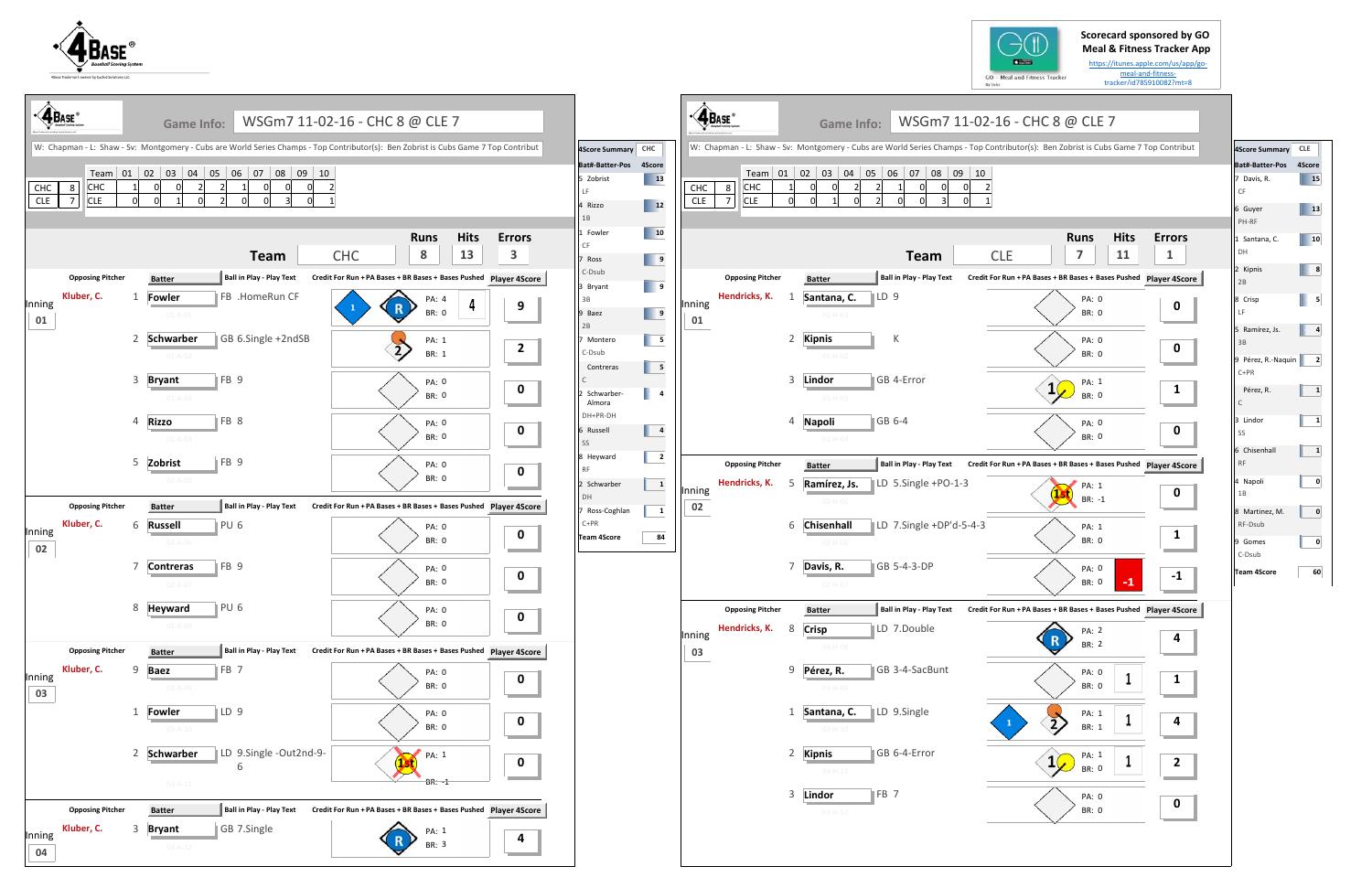

|              |                                       | 4           | <b>Napoli</b><br>$03 - H - 13$ | LD <sub>5</sub> |                                    | PA: 0<br><b>BR: 0</b>                                         |   | 0 |
|--------------|---------------------------------------|-------------|--------------------------------|-----------------|------------------------------------|---------------------------------------------------------------|---|---|
|              | <b>Opposing Pitcher</b>               |             | <b>Batter</b>                  |                 | <b>Ball in Play - Play Text</b>    | Credit For Run + PA Bases + BR Bases + Bases Pushed Player 4S |   |   |
|              | Hendricks, K.                         | 5           | Ramírez, Js.                   |                 | GB 3-1                             |                                                               |   |   |
| Inning<br>04 |                                       |             | $04 - H - 14$                  |                 |                                    | PA: 0<br><b>BR: 0</b>                                         |   | 0 |
|              |                                       | 6           | <b>Chisenhall</b>              | FB <sub>7</sub> |                                    | PA: 0                                                         |   |   |
|              |                                       |             | $04 - H - 15$                  |                 |                                    | <b>BR: 0</b>                                                  |   | 0 |
|              |                                       | 7           | Davis, R.<br>$04 - H - 16$     | LD <sub>9</sub> |                                    | PA: 0<br><b>BR: 0</b>                                         |   | 0 |
|              | <b>Opposing Pitcher</b>               |             | <b>Batter</b>                  |                 | <b>Ball in Play - Play Text</b>    | Credit For Run + PA Bases + BR Bases + Bases Pushed Player 4S |   |   |
|              | Hendricks, K.                         | 8           | <b>Crisp</b>                   |                 | GB 4-3                             | PA: 0                                                         |   |   |
| Inning<br>05 |                                       |             | $05-H-17$                      |                 |                                    | <b>BR: 0</b>                                                  |   | 0 |
|              |                                       | 9           | Pérez, R.                      |                 | К                                  | PA: 0                                                         |   | 0 |
|              |                                       |             | $05-H-18$                      |                 |                                    | <b>BR: 0</b>                                                  |   |   |
|              |                                       | 1           | Santana, C.                    |                 | Walk ++3rd-2-Error<br>+HomeWP      | PA: 1<br>$\mathbf{1}$                                         |   | 5 |
|              |                                       |             | $05 - H - 19$                  |                 |                                    | <b>BR: 3</b>                                                  |   |   |
|              | Lester, J.                            | 2           | <b>Kipnis</b>                  |                 | GB 2.Single -2nd-E4<br>+3rd-HomeWP | PA: 1<br>$\mathbf{1}$                                         | 1 | 6 |
|              |                                       |             | $05-H-20$                      |                 |                                    | <b>BR: 3</b>                                                  |   |   |
|              |                                       | 3           | Lindor                         |                 | К                                  | PA: 0<br><b>BR: 0</b>                                         |   | 0 |
|              |                                       |             | $05-H-21$                      |                 | <b>Ball in Play - Play Text</b>    |                                                               |   |   |
|              | <b>Opposing Pitcher</b><br>Lester, J. | 4           | <b>Batter</b>                  |                 | К                                  | Credit For Run + PA Bases + BR Bases + Bases Pushed Player 4S |   |   |
| Inning       |                                       |             | <b>Napoli</b><br>06-H-22       |                 |                                    | PA: 0                                                         |   | 0 |
|              |                                       |             |                                |                 |                                    | <b>BR: 0</b>                                                  |   |   |
| 06           |                                       | 5           | Ramírez, Js.                   |                 | GB 6-3                             |                                                               |   |   |
|              |                                       |             | $06-H-23$                      |                 |                                    | PA: 0<br>BR: 0                                                |   | 0 |
|              |                                       | 6           | Guyer                          |                 | LD 7.Single                        | PA: 1<br>1                                                    |   | 1 |
|              |                                       |             | $06 - H - 24$                  |                 |                                    | <b>BR: 0</b>                                                  |   |   |
|              |                                       | 7           | Davis, R.<br>$06-H-25$         |                 | GB 4-3                             | PA: 0<br><b>BR: 0</b>                                         |   | 0 |
|              | <b>Opposing Pitcher</b>               |             | <b>Batter</b>                  |                 | <b>Ball in Play - Play Text</b>    | Credit For Run + PA Bases + BR Bases + Bases Pushed Player 4S |   |   |
|              | Lester, J.                            | 8           | <b>Crisp</b>                   | FB <sub>7</sub> |                                    | PA: 0                                                         |   |   |
| 07           |                                       |             | $07 - H - 26$                  |                 |                                    | BR: 0                                                         |   | 0 |
|              |                                       | $\mathsf 9$ | Pérez, R.-<br><b>Naquin</b>    |                 | Walk                               | PA: 1                                                         |   | 2 |
|              |                                       |             | $07 - H - 27$                  |                 |                                    | <b>BR: 1</b>                                                  |   |   |
|              |                                       | $\mathbf 1$ | Santana, C.                    |                 | GB 1-3 ProdOut                     | PA: 0                                                         |   |   |
| Inning       |                                       | 2           | $07-H-28$<br><b>Kipnis</b>     |                 | К                                  | BR: 0                                                         | 1 | 1 |

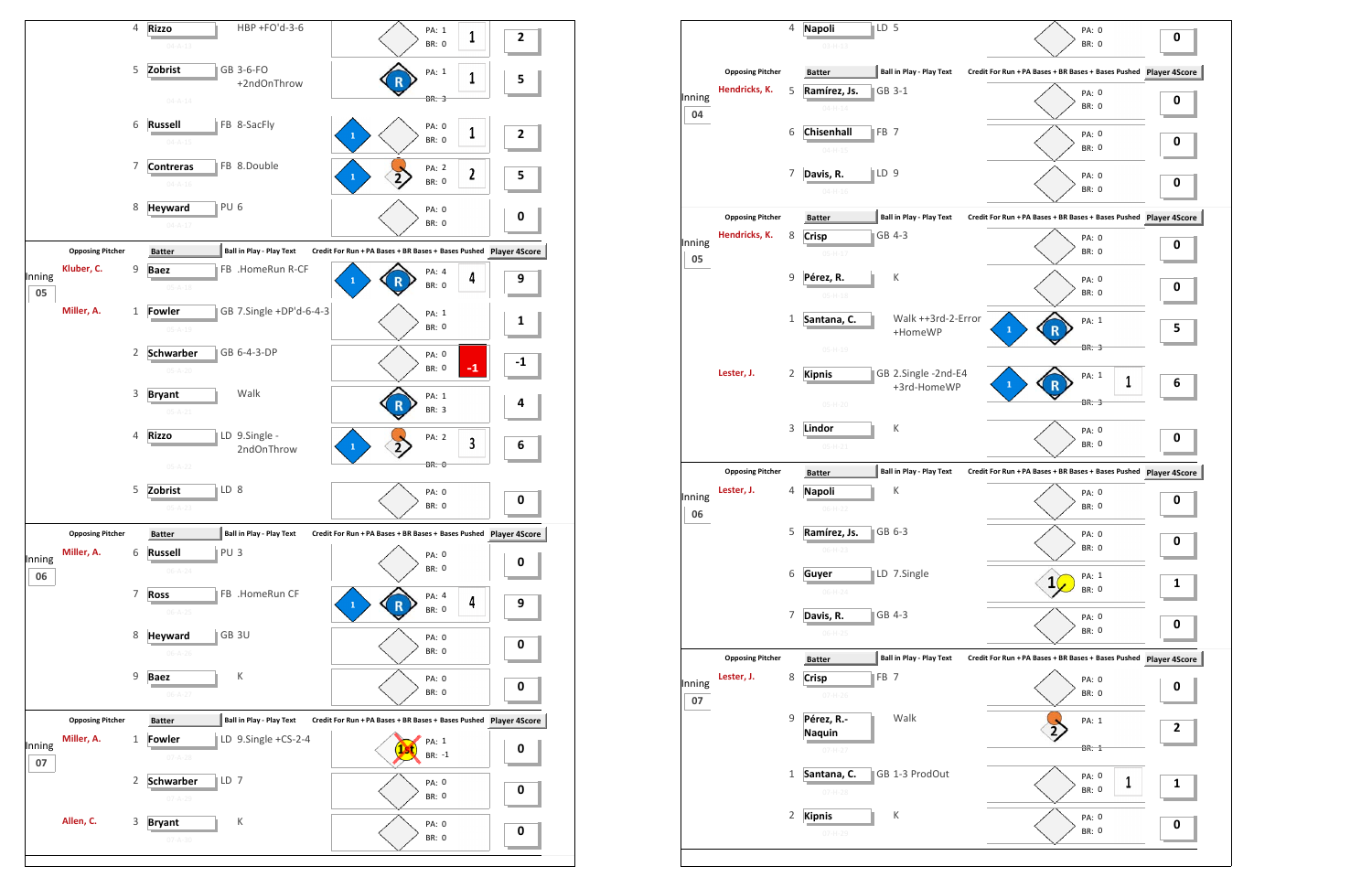

| Lester, J.<br>Inning        | 3 | GB 6-3<br>Lindor                                 |                                                                       |    |
|-----------------------------|---|--------------------------------------------------|-----------------------------------------------------------------------|----|
|                             |   |                                                  | PA: 0<br><b>BR: 0</b>                                                 | 0  |
| 08                          |   | $08 - H - 30$                                    |                                                                       |    |
|                             | 4 | К<br><b>Napoli</b><br>$08 - H - 31$              | PA: 0<br><b>BR: 0</b>                                                 | 0  |
|                             | 5 | GB 4.Single<br>Ramírez, Js.<br>08-H-32           | PA: 1<br>BR: 3                                                        | 4  |
| Chapman, A.                 | 6 | LD 8.Double<br>Guyer<br>08-H-33                  | PA: 2<br>$\overline{\mathbf{3}}$<br>$\mathbf{1}$<br>R<br><b>BR: 2</b> | 8  |
|                             | 7 | FB .HomeRun LF<br>Davis, R.<br>$08 - H - 34$     | PA: 4<br>6<br>2<br>BR: 0                                              | 12 |
|                             | 8 | GB 7.Single<br><b>Crisp</b><br>08-H-35           | PA: 1<br>$\mathbf{1}$<br><b>BR: 0</b>                                 | 1  |
|                             | 9 | К<br><b>Gomes</b><br>$08 - H - 36$               | PA: 0<br><b>BR: 0</b>                                                 | 0  |
| <b>Opposing Pitcher</b>     |   | <b>Ball in Play - Play Text</b><br><b>Batter</b> | Credit For Run + PA Bases + BR Bases + Bases Pushed Player 4Score     |    |
| Chapman, A.                 | 1 | FB <sub>7</sub><br>Santana, C.                   | PA: 0                                                                 |    |
| Inning<br>09                |   | 09-H-37                                          | <b>BR: 0</b>                                                          | 0  |
|                             | 2 | К<br><b>Kipnis</b><br>09-H-38                    | PA: 0<br><b>BR: 0</b>                                                 | 0  |
|                             | 3 | FB <sub>9</sub><br>Lindor<br>09-H-39             | PA: 0<br><b>BR: 0</b>                                                 | 0  |
| <b>Opposing Pitcher</b>     |   | <b>Ball in Play - Play Text</b><br><b>Batter</b> | Credit For Run + PA Bases + BR Bases + Bases Pushed Player 4Score     |    |
| Edwards, C.<br>Inning<br>10 | 4 | <b>Napoli</b><br>Κ<br>$10 - H - 40$              | PA: 0<br><b>BR: 0</b>                                                 | 0  |
|                             | 5 | GB 6-3<br>Ramírez, Js.<br>$10 - H - 41$          | PA: 0<br>BR: 0                                                        | 0  |
|                             | 6 | Walk +2ndDefInd<br>Guyer<br>$10-H-42$            | PA: 1<br>BR: 3                                                        | 4  |
|                             | 7 | LD 8.Single<br>Davis, R.<br>$10-H-43$            | PA: 1<br>$\mathbf{1}$<br>$\boldsymbol{2}$<br>$\mathbf{1}$<br>BR: 0    | 4  |
| Montgomery,<br>М.           | 8 | Martinez, M.<br>GB 5-3                           | PA: 0                                                                 | 0  |
|                             |   | $10 - H - 44$                                    | <b>BR: 0</b>                                                          |    |
|                             |   |                                                  |                                                                       |    |
| Total Run(s): 7             |   |                                                  | <b>PA: 21</b><br>Pushed: 15<br>4Score: 60<br><b>BR: 17</b>            |    |

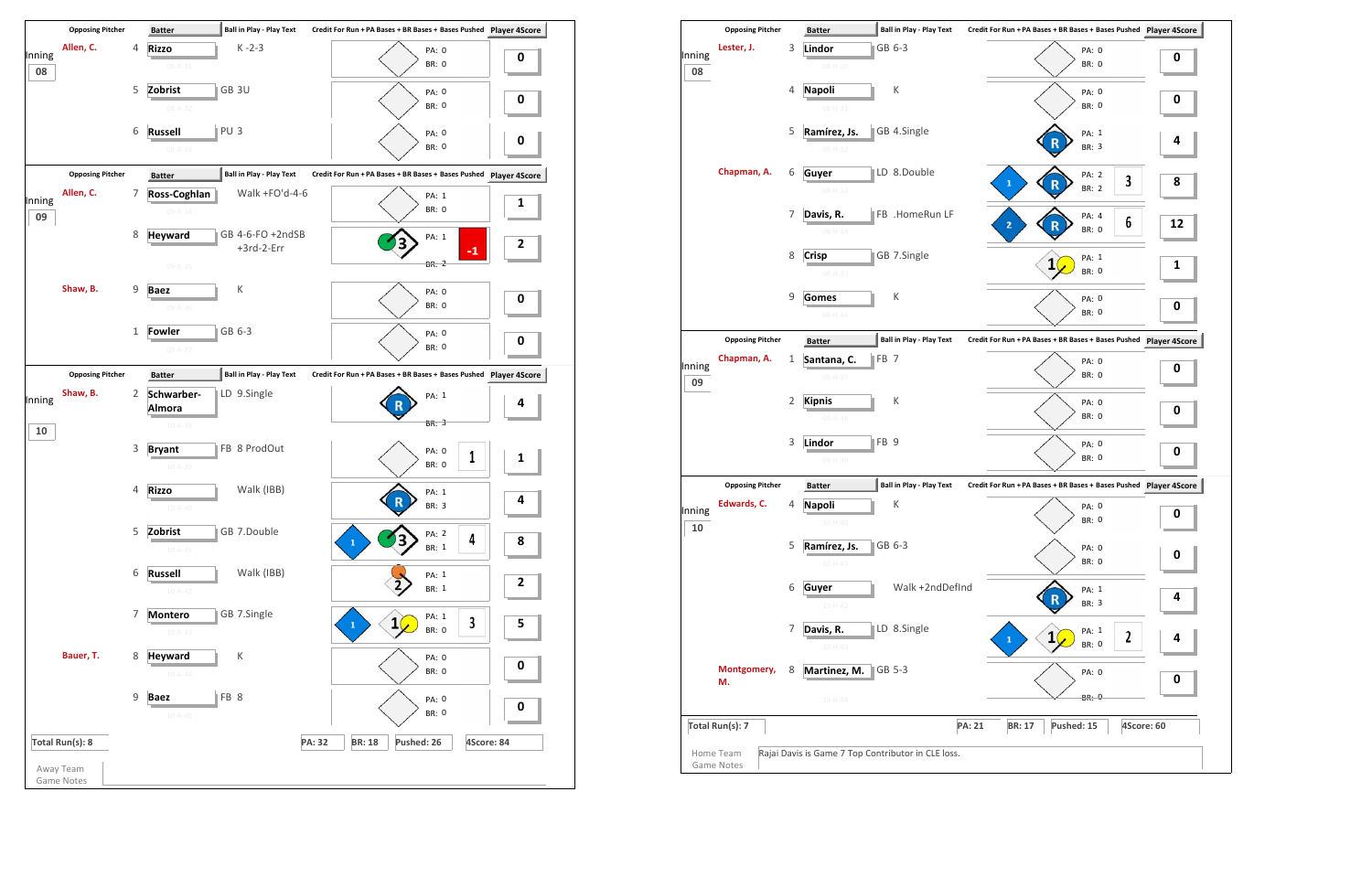|                |                             |            | W: Chapman - L: Shaw - Sv: Montgomery - Cubs are World Series Champs - Top Contributor(s): Ben Zobrist is Cubs Game 7 Top Contribut |               |                |                                                                   |            |      |
|----------------|-----------------------------|------------|-------------------------------------------------------------------------------------------------------------------------------------|---------------|----------------|-------------------------------------------------------------------|------------|------|
| <b>Team</b>    |                             | <b>CHC</b> | Total Run(s): 8                                                                                                                     | <b>PA: 32</b> | <b>BR: 18</b>  | Pushed: 26                                                        | 4Score: 84 |      |
| Bat Ord #      | <b>Batter</b>               | Inning     | <b>Play Text</b>                                                                                                                    |               |                | Credit For Run + PA Bases + BR Bases + Bases Pushed Player 4Score |            |      |
| $\mathbf{1}$   | <b>Fowler</b>               | 01         | FB / .HomeRun CF                                                                                                                    |               | 4              | 0                                                                 | 4          | 9    |
|                | CF                          | 03         | LD/9                                                                                                                                |               | 0              | 0                                                                 |            | 0    |
|                |                             | 05         | GB / 7.Single +DP'd-6-4-3                                                                                                           |               | $\mathbf{1}$   | 0                                                                 |            | 1    |
|                |                             | 07         | LD / 9.Single +CS-2-4                                                                                                               |               | $\mathbf{1}$   | $-1$                                                              |            | 0    |
|                |                             | 09         | GB / 6-3                                                                                                                            |               | 0              | 0                                                                 |            | 0    |
| Bat Ord #      | <b>Batter</b>               | Inning     | <b>Play Text</b>                                                                                                                    |               |                | Credit For Run + PA Bases + BR Bases + Bases Pushed Player 4Score |            |      |
| $\overline{2}$ | <b>Schwarber</b>            | 01         | GB / 6.Single +2ndSB                                                                                                                |               | $\mathbf{1}$   | $\mathbf{1}$                                                      |            | 2    |
|                | DH                          | 03         | LD / 9.Single -Out2nd-9-6                                                                                                           |               | $\mathbf{1}$   | $-1$                                                              |            | 0    |
|                |                             | 05         | GB / 6-4-3-DP                                                                                                                       |               | 0              | 0                                                                 | $-1$       | $-1$ |
|                |                             | 07         | LD/7                                                                                                                                |               | 0              | 0                                                                 |            | 0    |
|                | Schwarber-<br><b>Almora</b> | 10         | LD / 9.Single                                                                                                                       |               | $\mathbf{1}$   | 3                                                                 |            | 4    |
|                | DH+PR-DH                    |            |                                                                                                                                     |               |                |                                                                   |            |      |
| Bat Ord #      | <b>Batter</b>               | Inning     | <b>Play Text</b>                                                                                                                    |               |                | Credit For Run + PA Bases + BR Bases + Bases Pushed Player 4Score |            |      |
| 3              | <b>Bryant</b><br>3B         | 01         | FB/9                                                                                                                                |               | 0              | 0                                                                 |            | 0    |
|                |                             | 04         | GB / 7.Single                                                                                                                       |               | $\mathbf 1$    | 3                                                                 |            | 4    |
|                |                             | 05         | / Walk                                                                                                                              |               | $\mathbf 1$    | 3                                                                 |            | 4    |
|                |                             | 07         | / $K$                                                                                                                               |               | $\pmb{0}$      | $\pmb{0}$                                                         |            | 0    |
|                |                             | 10         | FB / 8 ProdOut                                                                                                                      |               | $\pmb{0}$      | $\pmb{0}$                                                         | 1          | 1    |
| Bat Ord #      | <b>Batter</b>               | Inning     | <b>Play Text</b>                                                                                                                    |               |                |                                                                   |            |      |
| 4              | <b>Rizzo</b><br>$1B$        | $01\,$     | FB/8                                                                                                                                |               | $\pmb{0}$      | 0                                                                 |            | 0    |
|                |                             | 04         | / HBP +FO'd-3-6                                                                                                                     |               | $\mathbf{1}$   | 0                                                                 | 1          | 2    |
|                |                             | 05         | LD / 9.Single -2ndOnThrow                                                                                                           |               | $\overline{2}$ | 0                                                                 | 3          | 6    |
|                |                             | 08         | $/K - 2 - 3$                                                                                                                        |               | 0              | 0                                                                 |            | 0    |
|                |                             | ${\bf 10}$ | / Walk (IBB)                                                                                                                        |               | $\mathbf 1$    | 3                                                                 |            | 4    |

|                                 |                   |        |                                              | W: Chapman - L: Shaw - Sv: Montgomery - Cubs are World Series Champs - Top Contributor(s): Ben Zobrist is Cubs Game 7 Top Contribut |            |
|---------------------------------|-------------------|--------|----------------------------------------------|-------------------------------------------------------------------------------------------------------------------------------------|------------|
| <b>Team</b>                     | <b>CLE</b>        |        | Total Run(s): 7                              | <b>PA: 21</b><br>Pushed: 15<br><b>BR: 17</b>                                                                                        | 4Score: 60 |
| Bat Ord #                       | <b>Batter</b>     | Inning | <b>Play Text</b>                             | Credit For Run + PA Bases + BR Bases + Bases Pushed Player 4Score                                                                   |            |
| 1                               | Santana, C.<br>DH | 01     | LD/9                                         | 0<br>0                                                                                                                              | 0          |
|                                 |                   | 03     | LD / 9.Single                                | $\mathbf{1}$<br>1<br>1                                                                                                              | 4          |
|                                 |                   | 05     | / Walk ++3rd-2-Error<br>+HomeWP              | 3<br>$\mathbf{1}$                                                                                                                   | 5          |
|                                 |                   | 07     | GB / 1-3 ProdOut                             | 0<br>0<br>1                                                                                                                         | 1          |
|                                 |                   | 09     | FB / 7                                       | 0<br>0                                                                                                                              | 0          |
| Bat Ord #                       | <b>Batter</b>     | Inning | <b>Play Text</b>                             | Credit For Run + PA Bases + BR Bases + Bases Pushed Player 4Score                                                                   |            |
| <b>Kipnis</b><br>2              | 2B                | 01     | / K                                          | $\mathbf 0$<br>0                                                                                                                    | 0          |
|                                 |                   | 03     | GB / 6-4-Error                               | 0<br>$\mathbf{1}$<br>1                                                                                                              | 2          |
|                                 |                   | 05     | GB / 2.Single -2nd-E4 +3rd-<br><b>HomeWP</b> | 3<br>1<br>1                                                                                                                         | 6          |
|                                 |                   | 07     | / K                                          | 0<br>0                                                                                                                              | 0          |
|                                 |                   | 09     | / K                                          | 0<br>0                                                                                                                              | 0          |
| Bat Ord #                       | <b>Batter</b>     | Inning | <b>Play Text</b>                             | Credit For Run + PA Bases + BR Bases + Bases Pushed Player 4Score                                                                   |            |
| Lindor<br>3                     | SS                | 01     | GB / 4-Error                                 | $\mathbf{1}$<br>0                                                                                                                   | 1          |
|                                 |                   | 03     | FB / 7                                       | 0<br>0                                                                                                                              | 0          |
|                                 |                   | 05     | / $\mathsf{K}$                               | 0<br>0                                                                                                                              | 0          |
|                                 |                   | 08     | GB / 6-3                                     | 0<br>0                                                                                                                              | 0          |
|                                 |                   | 09     | FB / 9                                       | 0<br>0                                                                                                                              | 0          |
| Bat Ord #                       | <b>Batter</b>     | Inning | <b>Play Text</b>                             | Credit For Run + PA Bases + BR Bases + Bases Pushed Player 4Score                                                                   |            |
| <b>Napoli</b><br>$\overline{a}$ | 1B                | 01     | GB / 6-4                                     | $\pmb{0}$<br>0                                                                                                                      | 0          |
|                                 |                   | 03     | LD/5                                         | 0<br>0                                                                                                                              | 0          |
|                                 |                   | 06     | / $K$                                        | $\pmb{0}$<br>$\pmb{0}$                                                                                                              | 0          |
|                                 |                   | 08     | /K                                           | 0<br>0                                                                                                                              | 0          |
|                                 |                   | 10     | / K                                          | 0<br>$\pmb{0}$                                                                                                                      | 0          |

|        | 5 - CHC 8 @ CLE 7                                      |            |                      |
|--------|--------------------------------------------------------|------------|----------------------|
|        | ibutor(s): Ben Zobrist is Cubs Game 7 Top Contribut    |            |                      |
| 3R: 17 | Pushed: 15                                             | 4Score: 60 |                      |
|        | un + PA Bases + BR Bases + Bases Pushed  Player 4Score |            |                      |
| 0      | 0                                                      |            | 0                    |
| 1      | 1                                                      | 1          | 4                    |
| 1      | 3                                                      |            | 5                    |
| 0      | 0                                                      | 1          | 1                    |
| 0      | 0                                                      |            | 0                    |
|        |                                                        |            |                      |
| 0      | 0                                                      |            | 0                    |
| 1      | 0                                                      | 1          | 2                    |
| 1      | 3                                                      | 1          | 6                    |
| 0      | 0                                                      |            | 0                    |
| 0      | 0                                                      |            | 0                    |
|        |                                                        |            |                      |
| 1      | 0                                                      |            | 1                    |
| 0      | 0                                                      |            | 0                    |
| 0      | 0                                                      |            | 0                    |
| 0      | 0                                                      |            | 0                    |
| 0      | 0                                                      |            | 0                    |
|        | un + PA Bases + BR Bases + Bases Pushed                |            | <b>Player 4Score</b> |
| 0      | 0                                                      |            | 0                    |
| 0      | 0                                                      |            | 0                    |
| 0      | 0                                                      |            | 0                    |
| 0      | 0                                                      |            | 0                    |
| 0      | 0                                                      |            | 0                    |
|        |                                                        |            |                      |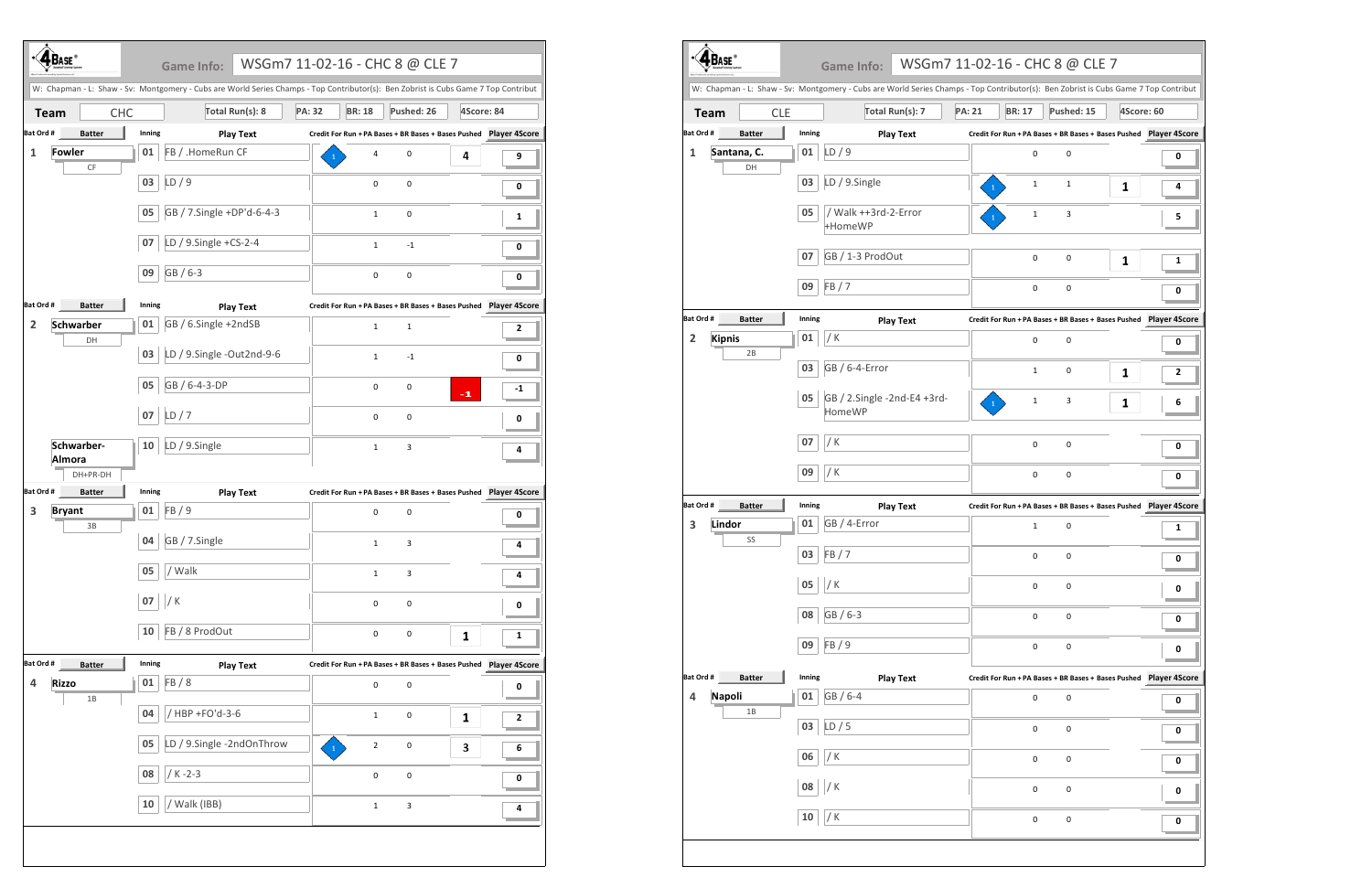| Bat Ord #               | <b>Batter</b>                                                                                          | Inning | <b>Play Text</b>              |                                                                   |              |
|-------------------------|--------------------------------------------------------------------------------------------------------|--------|-------------------------------|-------------------------------------------------------------------|--------------|
| 5                       | Zobrist<br>$\mathsf{LF}% _{0}\left( \mathcal{N}\right) \equiv\mathsf{LF}_{0}\left( \mathcal{N}\right)$ | 01     | FB / 9                        | 0<br>0                                                            | 0            |
|                         |                                                                                                        | 04     | GB / 3-6-FO +2ndOnThrow       | $\mathbf{1}$<br>3<br>1                                            | 5            |
|                         |                                                                                                        | 05     | LD/8                          | 0<br>0                                                            | 0            |
|                         |                                                                                                        | 08     | <b>GB/3U</b>                  | 0<br>$\pmb{0}$                                                    | 0            |
|                         |                                                                                                        | 10     | GB / 7.Double                 | $\overline{2}$<br>$\mathbf 1$<br>4                                | 8            |
| Bat Ord #               | <b>Batter</b>                                                                                          | Inning | <b>Play Text</b>              |                                                                   |              |
| 6                       | <b>Russell</b>                                                                                         | 02     | PU/6                          | 0<br>$\pmb{0}$                                                    | 0            |
|                         | SS                                                                                                     | 04     | FB / 8-SacFly                 | 0<br>0<br>1                                                       | 2            |
|                         |                                                                                                        | 06     | PU/3                          | 0<br>0                                                            | 0            |
|                         |                                                                                                        | 08     | PU/3                          | 0<br>$\pmb{0}$                                                    | 0            |
|                         |                                                                                                        | 10     | / Walk (IBB)                  | $\mathbf 1$<br>$\mathbf 1$                                        | 2            |
| Bat Ord #               | <b>Batter</b>                                                                                          | Inning | <b>Play Text</b>              |                                                                   |              |
| $\overline{\mathbf{z}}$ | <b>Contreras</b>                                                                                       | 02     | FB/9                          | 0<br>$\pmb{0}$                                                    | 0            |
|                         | С                                                                                                      | 04     | FB / 8.Double                 |                                                                   |              |
|                         |                                                                                                        |        |                               | $\mathbf{2}$<br>0<br>2                                            | 5            |
|                         | <b>Ross</b><br>C-Dsub                                                                                  | 06     | FB / .HomeRun CF              | $\pmb{0}$<br>4<br>4                                               | 9            |
|                         | Ross-Coghlan<br>$C+PR$                                                                                 | 09     | Walk +FO'd-4-6                | $\pmb{0}$<br>$\mathbf 1$                                          | 1            |
|                         | ٦<br><b>Montero</b><br>L.<br>C-Dsub                                                                    | 10     | GB / 7.Single                 | 3<br>$\mathbf{1}$<br>$\Omega$                                     | 5            |
| Bat Ord #               | <b>Batter</b>                                                                                          | Inning | <b>Play Text</b>              | Credit For Run + PA Bases + BR Bases + Bases Pushed Player 4Score |              |
| 8                       | <b>Heyward</b>                                                                                         | 02     | <b>PU/6</b>                   | 0<br>$\mathsf{O}\xspace$                                          | 0            |
|                         | $\mathsf{RF}$                                                                                          | 04     | PU/6                          | 0<br>$\pmb{0}$                                                    | 0            |
|                         |                                                                                                        | 06     | GB / 3U                       | $\mathsf{O}\xspace$<br>0                                          | 0            |
|                         |                                                                                                        | 09     | GB / 4-6-FO +2ndSB +3rd-2-Err | $\mathbf 1$<br>$\mathbf 2$<br>$-1$                                | $\mathbf{2}$ |
|                         |                                                                                                        | 10     | / $K$                         | 0<br>0                                                            | 0            |
| Bat Ord #               | <b>Batter</b>                                                                                          | Inning | <b>Play Text</b>              |                                                                   |              |
| 9                       | <b>Baez</b>                                                                                            | 03     | FB/7                          | $\mathsf 0$<br>$\pmb{0}$                                          | 0            |
|                         | 2B                                                                                                     | 05     | FB / .HomeRun R-CF            | 4<br>0<br>4                                                       | 9            |
|                         |                                                                                                        | 06     | / K                           | $\pmb{0}$<br>$\pmb{0}$                                            | 0            |
|                         |                                                                                                        | 09     | / K                           | $\pmb{0}$<br>$\pmb{0}$                                            | 0            |
|                         |                                                                                                        |        |                               |                                                                   |              |

| Bat Ord # | <b>Batter</b>              | Inning | <b>Play Text</b>          | Credit For Run + PA Bases + BR Bases + Bases Pushed Player 4Score    |                |      |      |
|-----------|----------------------------|--------|---------------------------|----------------------------------------------------------------------|----------------|------|------|
| 5         | Ramírez, Js.               | 02     | LD / 5.Single +PO-1-3     | $\mathbf 1$                                                          | $^{\rm -1}$    |      | 0    |
|           | 3B                         |        |                           |                                                                      |                |      |      |
|           |                            | 04     | GB / 3-1                  | 0                                                                    | 0              |      | 0    |
|           |                            | 06     | GB / 6-3                  | 0                                                                    | 0              |      | 0    |
|           |                            | 08     | GB / 4.Single             | $\mathbf{1}$                                                         | 3              |      | 4    |
|           |                            | 10     | GB / 6-3                  | $\pmb{0}$                                                            | 0              |      | 0    |
| Bat Ord # | <b>Batter</b>              | Inning | <b>Play Text</b>          |                                                                      |                |      |      |
| 6         | Chisenhall                 | 02     | LD / 7.Single +DP'd-5-4-3 | $\mathbf{1}$                                                         | 0              |      | 1    |
|           | $\mathsf{RF}$              |        |                           |                                                                      |                |      |      |
|           |                            | 04     | FB/7                      | $\pmb{0}$                                                            | 0              |      | 0    |
|           | Guyer                      | 06     | LD / 7.Single             | $\mathbf 1$                                                          | 0              |      | 1    |
|           | PH-RF                      | 08     | LD / 8.Double             | $\mathbf 2$<br>$\mathbf{1}$                                          | $\overline{2}$ | 3    | 8    |
|           |                            | 10     | Walk +2ndDefInd           |                                                                      |                |      |      |
|           |                            |        |                           | $\mathbf 1$                                                          | 3              |      | 4    |
| Bat Ord # | <b>Batter</b>              | Inning | <b>Play Text</b>          |                                                                      |                |      |      |
| 7         | Davis, R.                  | 02     | GB / 5-4-3-DP             | $\pmb{0}$                                                            | 0              | $-1$ | $-1$ |
|           | CF                         | 04     | LD/9                      | $\pmb{0}$                                                            |                |      |      |
|           |                            |        |                           |                                                                      | 0              |      | 0    |
|           |                            | 06     | GB / 4-3                  | $\pmb{0}$                                                            | 0              |      | 0    |
|           |                            | 08     | FB / .HomeRun LF          | 4                                                                    | 0              | 6    | 12   |
|           |                            | 10     | LD / 8.Single             | $\mathbf 1$                                                          | 0              | 2    | 4    |
| Bat Ord # | <b>Batter</b>              | Inning | <b>Play Text</b>          | Credit For Run + PA Bases + BR Bases + Bases Pushed Player 4Score    |                |      |      |
| 8         | <b>Crisp</b>               | 03     | LD / 7.Double             | $\overline{2}$                                                       | $\overline{2}$ |      | 4    |
|           | LF                         | 05     | GB / 4-3                  | 0                                                                    | 0              |      | 0    |
|           |                            | 07     | FB/7                      | $\pmb{0}$                                                            | $\pmb{0}$      |      | 0    |
|           |                            | 08     | GB / 7.Single             | $\mathbf{1}$                                                         | 0              |      | 1    |
|           | Martinez, M.               | 10     | GB / 5-3                  |                                                                      |                |      |      |
|           | RF-Dsub                    |        |                           | $\pmb{0}$                                                            | 0              |      | 0    |
| Bat Ord # | <b>Batter</b>              | Inning | <b>Play Text</b>          | Credit For Run + PA Bases + BR Bases + Bases Pushed    Player 4Score |                |      |      |
| 9         | Pérez, R.                  | 03     | GB / 3-4-SacBunt          | $\mathsf 0$                                                          | 0              | 1    | 1    |
|           | С                          | 05     | / K                       | $\pmb{0}$                                                            | $\pmb{0}$      |      | 0    |
|           |                            |        |                           |                                                                      |                |      |      |
|           | Pérez, R.-Naquin<br>$C+PR$ | 07     | / Walk                    | 1                                                                    | $\mathbf{1}$   |      | 2    |
|           | <b>Gomes</b>               | 08     | / K                       | $\pmb{0}$                                                            | 0              |      |      |
|           | C-Dsub                     |        |                           |                                                                      |                |      | 0    |

| <b>DATE:</b>                     |              | <b>FIGY ICAL</b>          | .                                                                    | . <b></b>               | $1.0$ yet $-5.0$ |
|----------------------------------|--------------|---------------------------|----------------------------------------------------------------------|-------------------------|------------------|
| 5<br>Ramírez, Js.<br>3B          | 02           | LD / 5.Single +PO-1-3     | $\mathbf{1}$                                                         | $^{\mbox{{\small -1}}}$ | 0                |
|                                  | 04           | GB / 3-1                  | 0                                                                    | $\mathbf 0$             | 0                |
|                                  | 06           | GB / 6-3                  | 0                                                                    | $\mathbf 0$             | 0                |
|                                  | 08           | GB / 4.Single             | $\mathbf{1}$                                                         | 3                       | 4                |
|                                  | 10           | GB / 6-3                  | $\pmb{0}$                                                            | $\mathbf 0$             | $\pmb{0}$        |
| Bat Ord #<br><b>Batter</b>       | Inning       | <b>Play Text</b>          | Credit For Run + PA Bases + BR Bases + Bases Pushed Player 4Score    |                         |                  |
| Chisenhall<br>6<br>$\mathsf{RF}$ | 02           | LD / 7.Single +DP'd-5-4-3 | $\mathbf{1}$                                                         | 0                       | 1                |
|                                  | FB / 7<br>04 |                           | 0                                                                    | $\mathbf 0$             | 0                |
| Guyer                            | 06           | LD / 7.Single             | $\mathbf{1}$                                                         | $\mathbf 0$             | 1                |
| PH-RF                            | 08           | LD / 8.Double             | $\overline{2}$<br>$\mathbf{1}$                                       | $\overline{2}$<br>3     | 8                |
|                                  | 10           | / Walk +2ndDefInd         | $\mathbf{1}$                                                         | 3                       | 4                |
| Bat Ord #<br><b>Batter</b>       | Inning       | <b>Play Text</b>          | Credit For Run + PA Bases + BR Bases + Bases Pushed    Player 4Score |                         |                  |
| $\overline{7}$<br>Davis, R.      | 02           | GB / 5-4-3-DP             | 0                                                                    | 0<br>$-1$               | -1               |
| CF                               | LD/9<br>04   |                           | $\mathsf{O}\xspace$                                                  | $\pmb{0}$               | 0                |
|                                  | 06           | GB / 4-3                  | 0                                                                    | $\pmb{0}$               | 0                |
|                                  | 08           | FB / .HomeRun LF          | 4                                                                    | 0<br>6                  | 12               |
|                                  | 10           | LD / 8.Single             | $\mathbf 1$                                                          | 0<br>2                  | 4                |
| Bat Ord #<br><b>Batter</b>       | Inning       | <b>Play Text</b>          | Credit For Run + PA Bases + BR Bases + Bases Pushed    Player 4Score |                         |                  |
| 8<br><b>Crisp</b><br>LF          | 03           | LD / 7.Double             | $\overline{2}$                                                       | $\overline{2}$          | 4                |
|                                  | 05           | GB / 4-3                  | 0                                                                    | 0                       | 0                |
|                                  | FB/7<br>07   |                           | 0                                                                    | $\pmb{0}$               | 0                |
|                                  | 08           | GB / 7.Single             | $\mathbf{1}$                                                         | 0                       | 1                |
| Martinez, M.<br>RF-Dsub          | 10           | GB / 5-3                  | 0                                                                    | $\pmb{0}$               | 0                |
| Bat Ord #<br><b>Batter</b>       | Inning       | <b>Play Text</b>          | Credit For Run + PA Bases + BR Bases + Bases Pushed Player 4Score    |                         |                  |
| Pérez, R.<br>9                   | 03           | GB / 3-4-SacBunt          | 0                                                                    | 0<br>1                  | 1                |
| С                                | 05<br>/ K    |                           | 0                                                                    | $\pmb{0}$               | 0                |
| Pérez, R.-Naquin                 | 07           | / Walk                    | $\mathbf{1}$                                                         | $\mathbf 1$             | $\mathbf{2}$     |
| $C+PR$<br><b>Gomes</b>           | 08<br>/ K    |                           | 0                                                                    | 0                       |                  |
| C-Dsub                           |              |                           |                                                                      |                         | 0                |